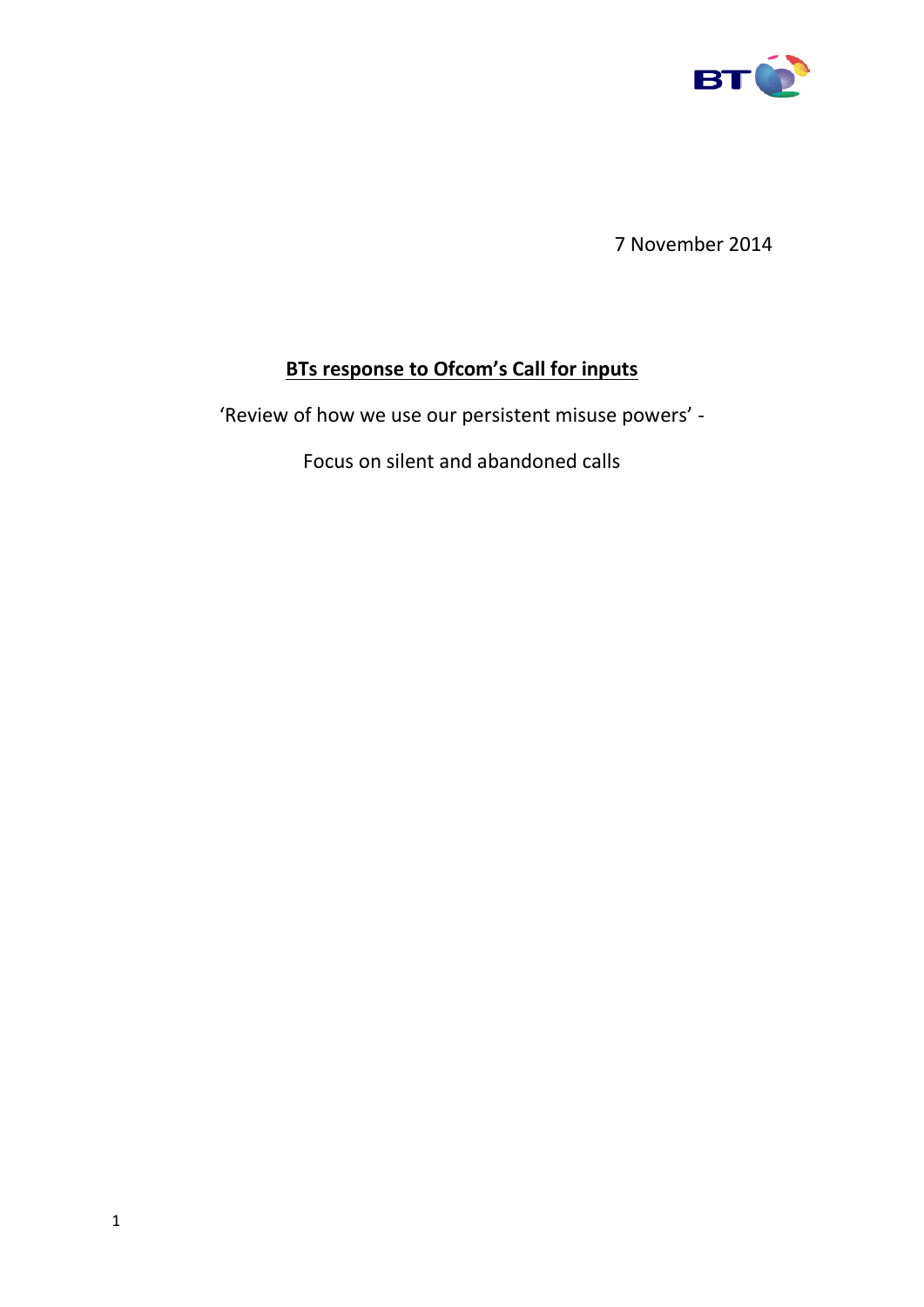

## **Executive Summary:**

We support the work Ofcom is doing to tackle the issue of nuisance calls and protect customers from the harm caused by them. Nuisance calls impact consumers, they damage the reputation of the telemarketing industry which customers can benefit from and as a result the use of the fixed line is starting to suffer as customers do not answer calls. This in itself may be harmful particularly where elderly customers avoid answering calls from e.g. doctors and relatives.

In our view priority should be given to the following key drivers:

- a) Create a focused program on addressing intentional non- compliant behaviour Tracing companies that have no intention of following the rules.
- b) Organisations lack of policy awareness Improve this through industry workshops
- c) Lack of structured company governance and management process failures Create Ofcom best practice guide/ checklist as part of the policy.

Drivers b) and c) are more likely to improve any unintentional harm than continuing to tighten the regulation.

We would be happy to continue to discuss and input to any of the points made with Ofcom.

## **Summary of views:**

- 1. BT takes the issue of nuisance calls very seriously and welcomes a review of the policy and the aim to look at how Ofcom can use their powers.
- 2. We are concerned about the harm and distress nuisance calls cause our customers, the damage they have on the telemarketing industry's reputation and the impact on the use of the fixed line.
- 3. Telemarketing is essential to our business in communicating with our customers. It allows us to make sure customers are aware of our latest products and services as well as any offers they may benefit from. For example, information on our fibre roll-out, that their product or service is coming to the end of its term and to keep existing savings they need to take action. We also use ACS to help us convey important service messages. Many customers benefit from these calls.
- 4. We are concerned companies that flout the rules continue to give the industry a bad reputation. Whilst some of the proposals in the Call for Inputs, such as clear guidelines and a checklist, may help companies to understand and possibly comply more; additional tightening of the rules will have no impact on those who systematically choose to ignore them. It will however increase compliance measures for companies already complying.
- 5. Many of our customers tell us that they no longer answer a call from their fixed line for fear of an unwanted/ nuisance call. This behaviour will lead to a decline in the use of the fixed line market, which is not good for the consumer or the telecoms industry.
- 6. We welcome the work Ofcom and the ICO have done to raise consumer awareness and tackle nuisance calls. We appreciate Ofcom may not be able to take action on each and every case, but a focus of resource on rogue companies would help Ofcom (as well as other regulatory agencies) tackle the large volumes of complaints still received from customers, with more speed and possible success.
- 7. We would like to see the ICO and Ofcom maximise the use of the industry tracing process so appropriate action can be taken sooner and in some cases immediately; be it raising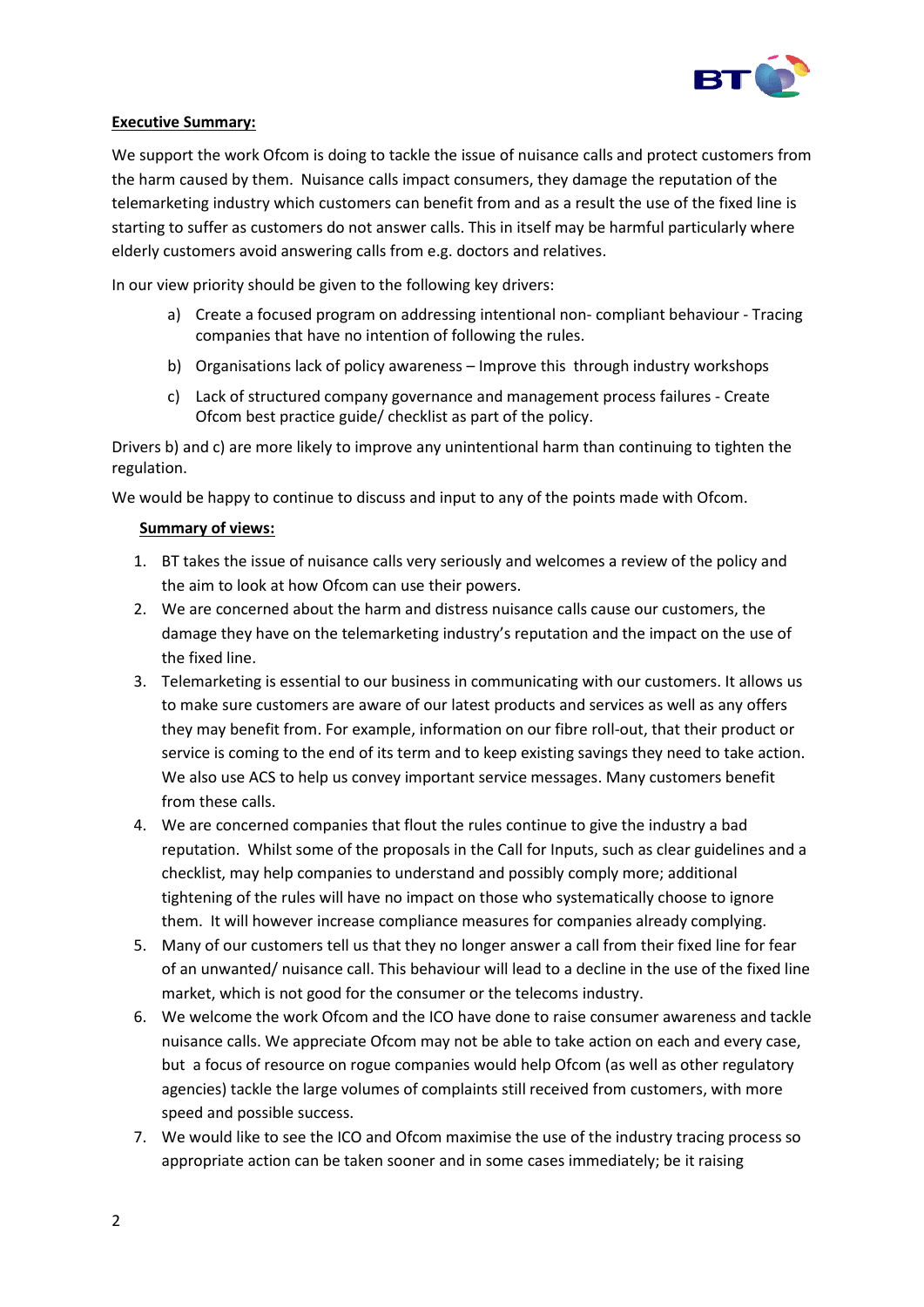

awareness, correcting bad practice or more formal action where deliberate harm is being caused.

- 8. We note the global work Ofcom is doing as well as the work with NICC (Network Standards Committee). We would encourage continued cross border working especially as some of the potential solutions appear to be a number of years away.
- 9. Workshops to raise awareness of PECR and Persistent Misuse would be useful. It could result in companies that use ACS having a better understanding of the policies and how activities can be managed to reduce any unintentional non-compliance.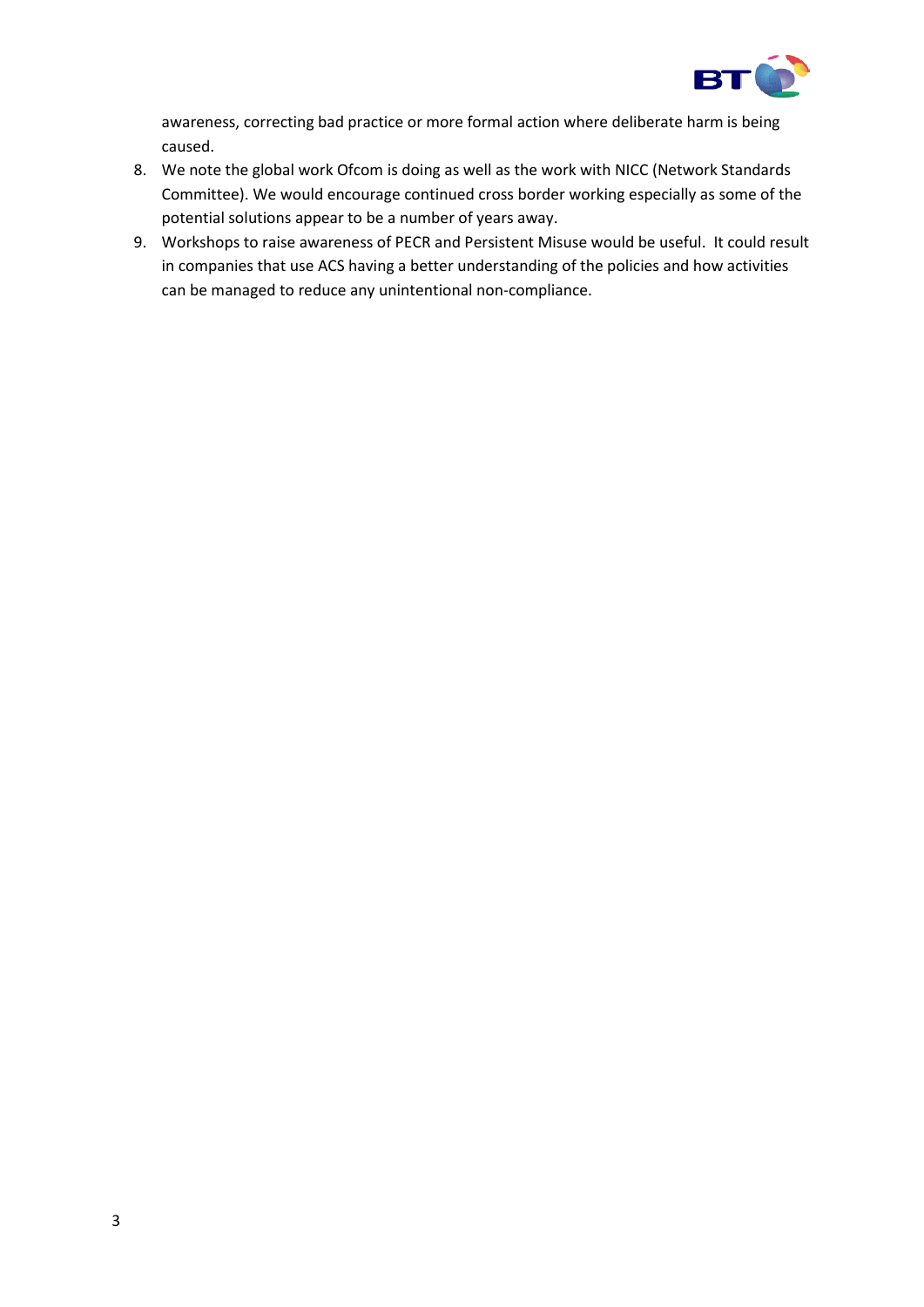

## **BT's Answers to Call for Input questions:**

**Q1**: **We would welcome views and evidence from stakeholders on (a) the main types of harm that consumers experience from nuisance calls in general and specifically in relation to silent and abandoned calls; and (b) how to measure the harm.** 

**You may wish to consider the following points in your response:** 

- **Evidence of changes in the nature and magnitude of the harm since we last reviewed the policy in 2010.**
- **Whether the harm differs across landlines and mobiles, consumers or the different types of calls (e.g. the time of day the call is received, whether it is a silent call or a live call).**
- **Types of harm other than wasted time and distress.**
- **Whether the distress caused by nuisance calls can be quantified and if so how.**
- **Evidence of how long it takes consumers to deal with silent and abandoned calls (e.g. X seconds or minutes to answer the phone, deal with the call, take steps to prevent further calls) and how that time should be valued.**
- **Views on the relationship between silent and abandoned calls and other call types**

## **Q1 Answer:**

Since April 2012 calls into our Nuisance Call Advice Team (NCAL) have reduced from 50K per month to an average of 22k per month. In addition to this we have approximately 25k hits on our unwanted calls website from customers looking for advice. Volumes of customer complaints into NCAL declined steadily until June 13, since then the trend has been flat at an average of 22K complaints per month.

Many of our customers who call our NCAL team tell us nuisance calls are stressful, worrying and distressing. Other customers find them annoying, inconvenient and irritating. Customers who are more likely to be at home and available to answer their fixed line during the day are more likely to be affected.

Information gathered from our NCAL team suggests customers can receive an average of between 6- 10 unwanted calls per day; some are called several times an hour. Most customers deal with any unwanted call in a few seconds as they replace the handset straight away. Several customers said it takes about a minute.

We note that it would be impossible to say if these calls would have been silent or abandoned due to the speed a customer replaced the handset. However it is worth noting the level of distress and frustration customers feel at the point of calling our advice team.

## **Q2: We would welcome views and evidence from stakeholders on what are the key drivers of (a) silent calls and (b) abandoned calls.**

**You may wish to consider the following points in your response:** 

- **Whether the main driver for abandoned calls is the use of ACS or if there are other key drivers.**
- **Whether you agree with the possible reasons why consumers may receive silent calls and the extent to which they are likely to be a key driver of the overall volume of silent calls as set out in Figure 1.**
- **Evidence of the key drivers or silent or abandoned calls.**
- **Aside from mobile coverage, whether there are other issues specific to mobiles that could be causing silent or abandoned calls.**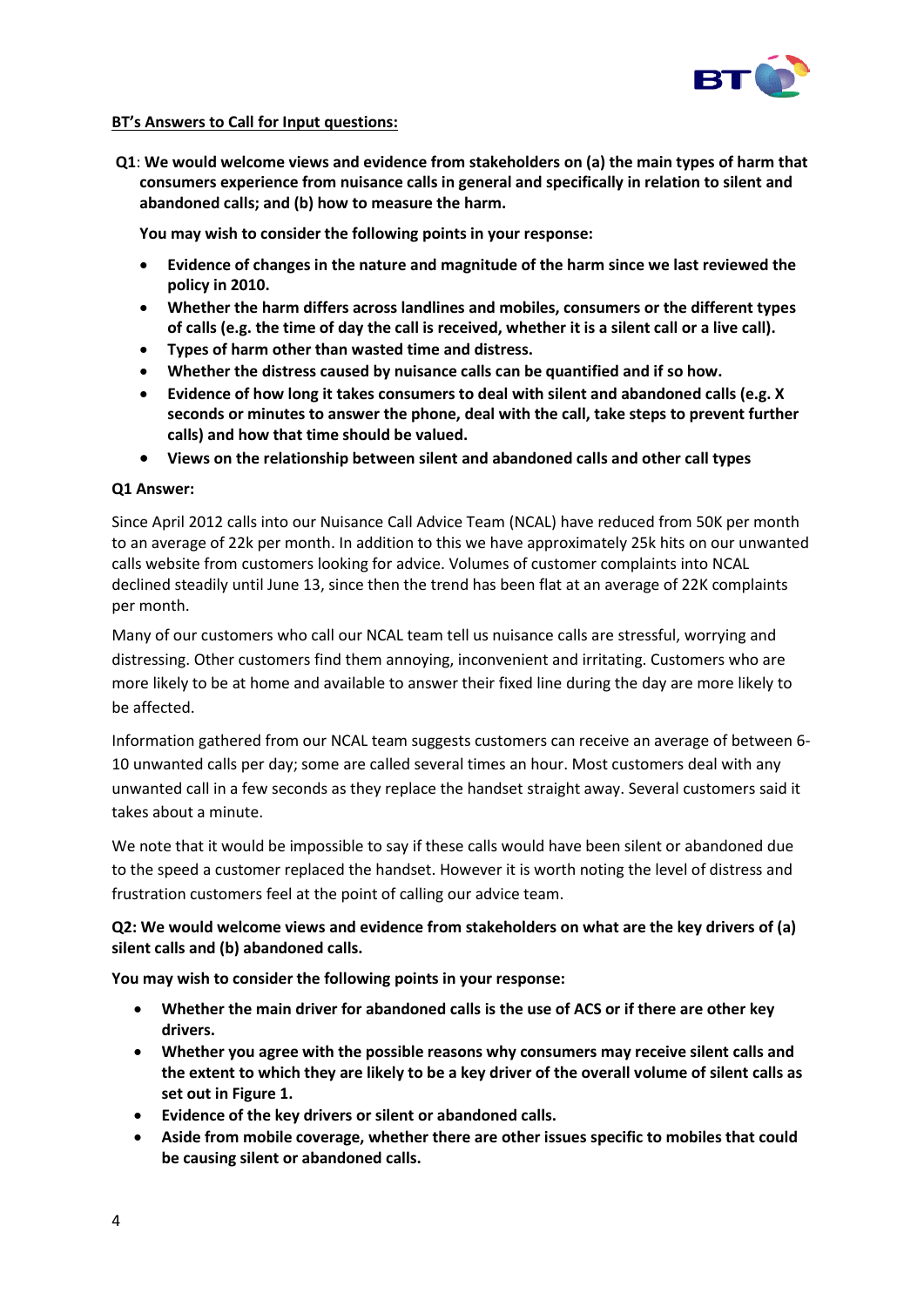

 **Any information you have on how long organisations will ring consumers before disconnecting an unanswered calls (e.g. 15 seconds) or how quickly they connect consumers to a live agent (e.g. two seconds).** 

## **Q2 Answer:**

We agree the main driver for silent and abandoned calls is the inappropriate use of ACS and that all the reasons listed in the review are potential drivers. It is important to note that it is not the actual technology but the management of ACS that leads to silent and abandoned calls.

From the key drivers listed in Figure 1 we believe the overwhelming top three that require particular focus are:

- Intentional behaviour (rogues not complying)
- Lack of company awareness
- Management process failures

We are not aware from our customers of other issues specific to mobiles in addition to poor geographical coverage that could be causing silent or abandoned/nuisance calls. However from personal experience customers with touch screens can inadvertently drop calls instead of answering them. Mistakenly they may believe it is the calling party hanging up.

We do not have any evidence from customers that the length of the ring in itself is a driver for nuisance complaints. A ring time of a minimum of 15 seconds achieves an appropriate balance between allowing customers to get to the phone vs ringing for too long and causing annoyance.

**Q3: We would welcome views and evidence on the use of AMD including:**

- **if call centres have changed their use of AMD in recent years and if so why**
- **the volume of calls made by call centres with and without the use of AMD**
- **false positive rates when using AMD and any data to suggest that the accuracy of AMD has improved in recent years**

## **Q3 Answer:**

BT does not use AMD. This is largely due to the onerous and complex monitoring requirements in order to comply with the policy which means there are no operational efficiencies. We think AMD may have a place in call centre operations that would benefit both consumers and businesses, however we are reluctant to trial any new AMD technology for fear of non-compliance.

**Q4: We would welcome views and evidence on potential changes to the policy to help reduce the harm caused by silent and abandoned calls including those identified in Figure 2 (abandoned call rate and approach to AMD), Figure 3 (time limits for calling consumers and connecting to a live (agent) and Figure 4 good management and appropriate processes).**

**You may wish to consider the following points in your response:**

**Views on whether it would be worth pursuing any of the potential changes identified in Figures 2 to 4 or if there are other potential examples, to make it clearer and easier for stakeholders to understand and follow or to specifically address calls made to mobile phones.** 

**Data indicating the likely impact of the potential changes in terms of reducing the harm caused by silent and/or abandoned calls and the potential cost of the change (both one-off and ongoing costs).**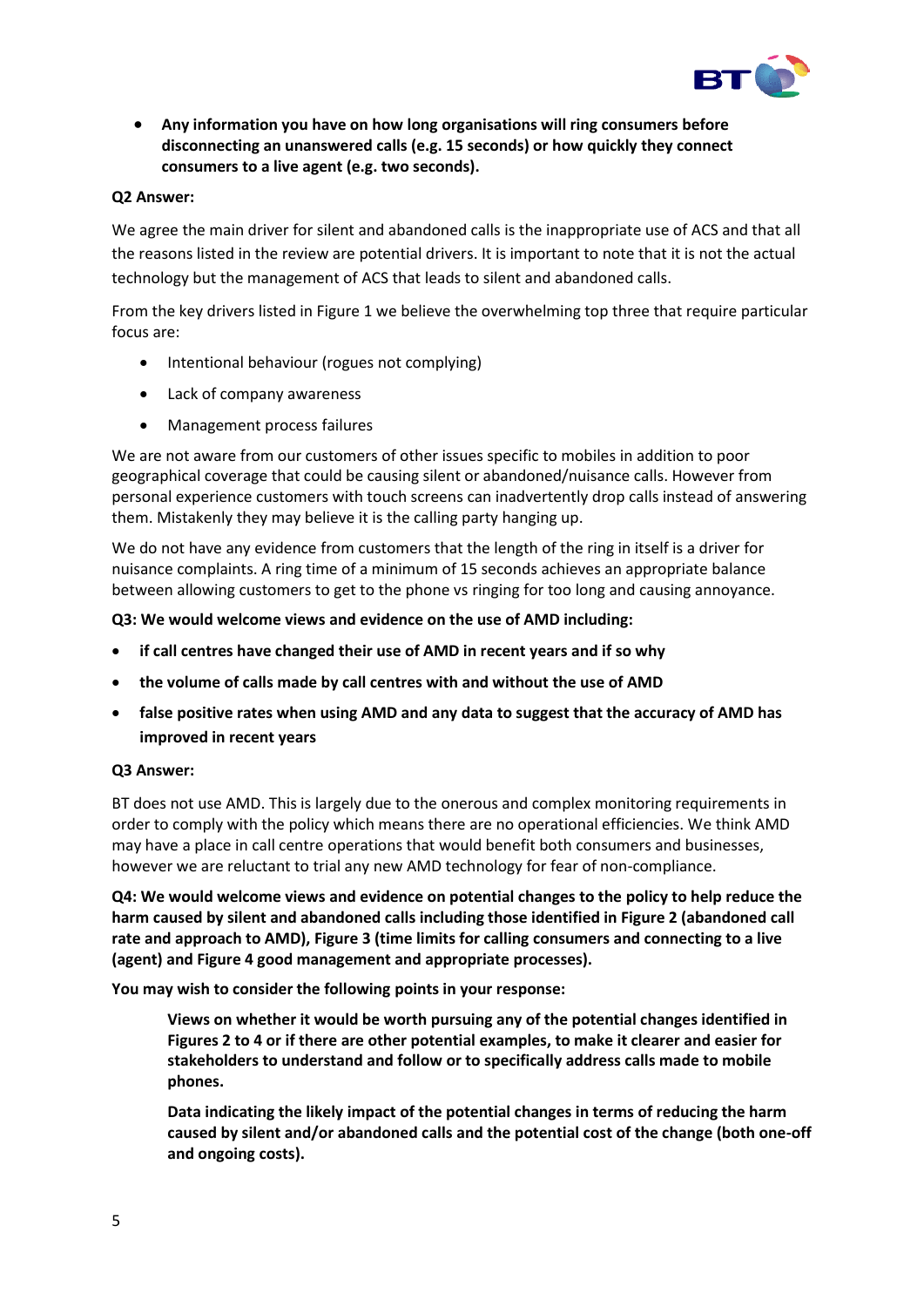

## **Q4 Answer:**

A move to a zero - 1% abandonment threshold would be restrictive and could push more and more companies to use overseas providers which would make it more difficult to trace and enforce the regulation. The impact of this is likely to cause additional harm to consumers and again will reflect badly on the industry as a whole.

We believe a 3% abandoned call rate is appropriate and should be retained. This allows flexibility and effective and efficient management of both diallers and resource available. A zero – 1% abandonment rate would remove the efficiencies of ACS and impact the productivity of a call centre.

Therefore we support Ofcom's proposed change for 'a differentiation between abandoned calls with message and silent calls and that a lower threshold should be applied for enforcing against silent calls', whilst maintaining the existing threshold of 3% for abandoned calls.

Playing a message to say who has called after 2 seconds on any dropped call should be best practice and will help reduce any potential consumer harm, anxiety or annoyance.

Taking enforcement action once a certain number of abandoned or silent calls have been exceeded would be difficult for Ofcom to monitor and enforce. Depending on the size of a call centre operation - deciding on a suitable number could be extremely time consuming for Ofcom and take the focus away from companies intentionally not complying. A specific number of abandoned or silent calls have the potential to unfairly disadvantage larger companies operating under the current rules, and encourage more dropped calls from the smaller ones. A percentage is likely to be more fair and easier to monitor.

We support specifying a time for calls being connected to either a live agent or a recorded message (be it a dropped call message or service message) within 2 seconds to align with the abandoned call message rules.

As mentioned in our answer to Question 2, the length of the ring does not appear to be a driver for nuisance complaints. A ring time of a minimum of 15 seconds achieves an appropriate balance between allowing customers to get to the phone vs causing annoyance for ringing for too long.

A ring time of 15 seconds should remain the minimum and leave it up to the individual company to decide if they want to call for longer.

We fully support Ofcom specifying they will take into account the processes companies have in place to prevent, identify and rectify misuse. Reputable companies large or small should have processes in the work place to ensure they adhere to the rules and Ofcom should take this into account during any investigation.

**Q5: We would welcome views and evidence on potential changes that could be made to the policy relating to the a) current five general examples of persistent misuse (misuse of automated calling systems; number-scanning; misuse of a CLI facility; misuse for dishonest gain – scams; and misuse of allocated telephone numbers) or b) other examples of persistent misuse.** 

**You may wish to consider the following points in your response:**

- **Whether the five general examples of persistent misuse remain relevant or if there are any changes or other types of persistent misuse that we should consider.**
- **Views on whether there are changes we should consider making to the policy relating to the provision of CLI information (noting the issues we set out in paragraphs 4.8 to 4.15).**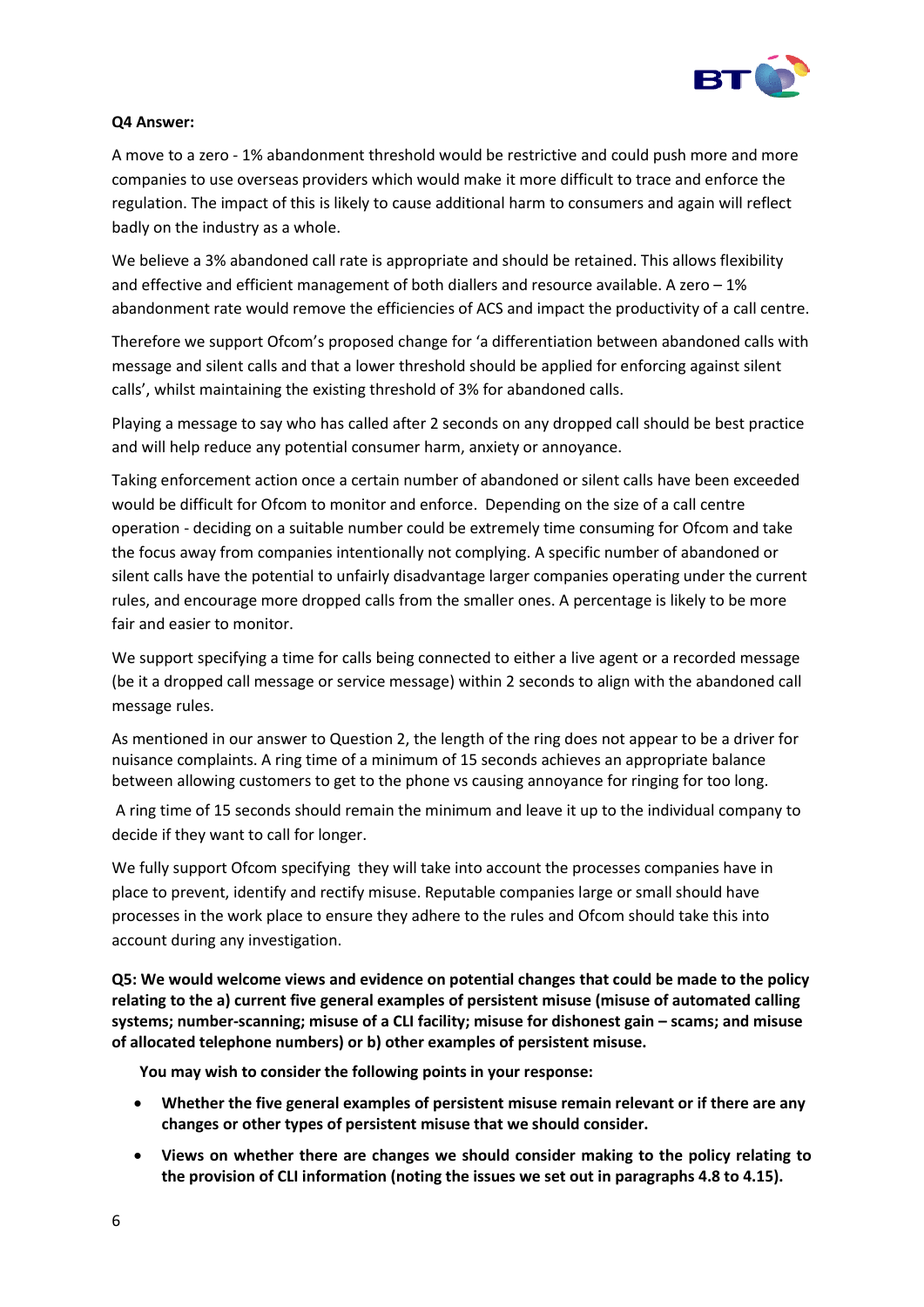

- **Views on whether it would be useful to clarify how we might use our persistent misuse powers in relation to calls made during unsociable hours and if so how and why.**
- **Views or evidence on the use of and harm caused by (a) localised CLI or multiple CLIs (b) IVM systems being used for outbound dialling where a consumer is kept on hold rather than immediately connected to a live agent.**
- **Whether a checklist and/or best practice guide would be useful and, if so, how such documents could be best developed and communicated.**

#### **Q5 Answer:**

We believe all the examples of misuse are still relevant and that Ofcom should enforce against them all and not just focus on silent and abandoned calls. We agree Ofcom must prioritise the different types of nuisance so they are able to act quickly and take immediate action especially where CPs identify real distress, as in the following examples:

## **Example 1**

A customer's CLI was spoofed. The customer received 200 returned calls to their number daily.

## **Example 2**

A "scammer" spoofs the number of, for example, someone's bank so they are conned into answering.

The requirement to have an appropriate CLI needs to continue. Ofcom must make it clear they will take action against companies deliberately not providing a valid CLI. Maximising the number of traces using the industry tracing process may help to identify companies not complying quicker so appropriate action can be taken. Ofcom and the ICO may need to consider allocating more resource for this to happen.

Currently the policy implies that it is within Ofcom's powers to take action against all of these types of misuse. This can often cause confusion. We recommend Ofcom make it clear, within the policy, which enforcement body can take action against each type of misuse e.g. scams are the Police, Marketing calls – ICO, Premium rate issues – PPP, Invalid CLI – Ofcom.

To minimise consumer harm and anxiety we strongly recommend a recorded message is played when a customer returns a call to the CLI. A mandatory recorded message is preferable to connecting to a live agent as the customer may not wish to speak to a live agent and just want to know who called. The message should contain the name of the company but not include any marketing content.

Regarding the use of localised CLIs we suggest any policy rules align with the CLI guidelines NICC is currently reviewing.

We appreciate the work being undertaken globally and by NICC to address CLI issues especially those using VoIP services, but until a solution is found we encourage Ofcom to continue to pursue relationships with cross border agencies to help with unwanted calls generated from abroad.

If Ofcom are going to take enforcement action for calls made during unsociable hours a defined term and more guidance in the policy is required.

In regards to IVM systems being used for outbound dialling where a consumer is kept on hold rather than immediately connected to a live agent we agree this is not a good customer experience. However we believe IVM does have its place and guidance around its use would be beneficial. Good processes, management and technology should ensure adequate resource is available.

We support a best practice guide/ checklist as part of the policy. Workshops to raise awareness of PECR and Persistent Misuse would be useful. It could result in companies using ACS having a better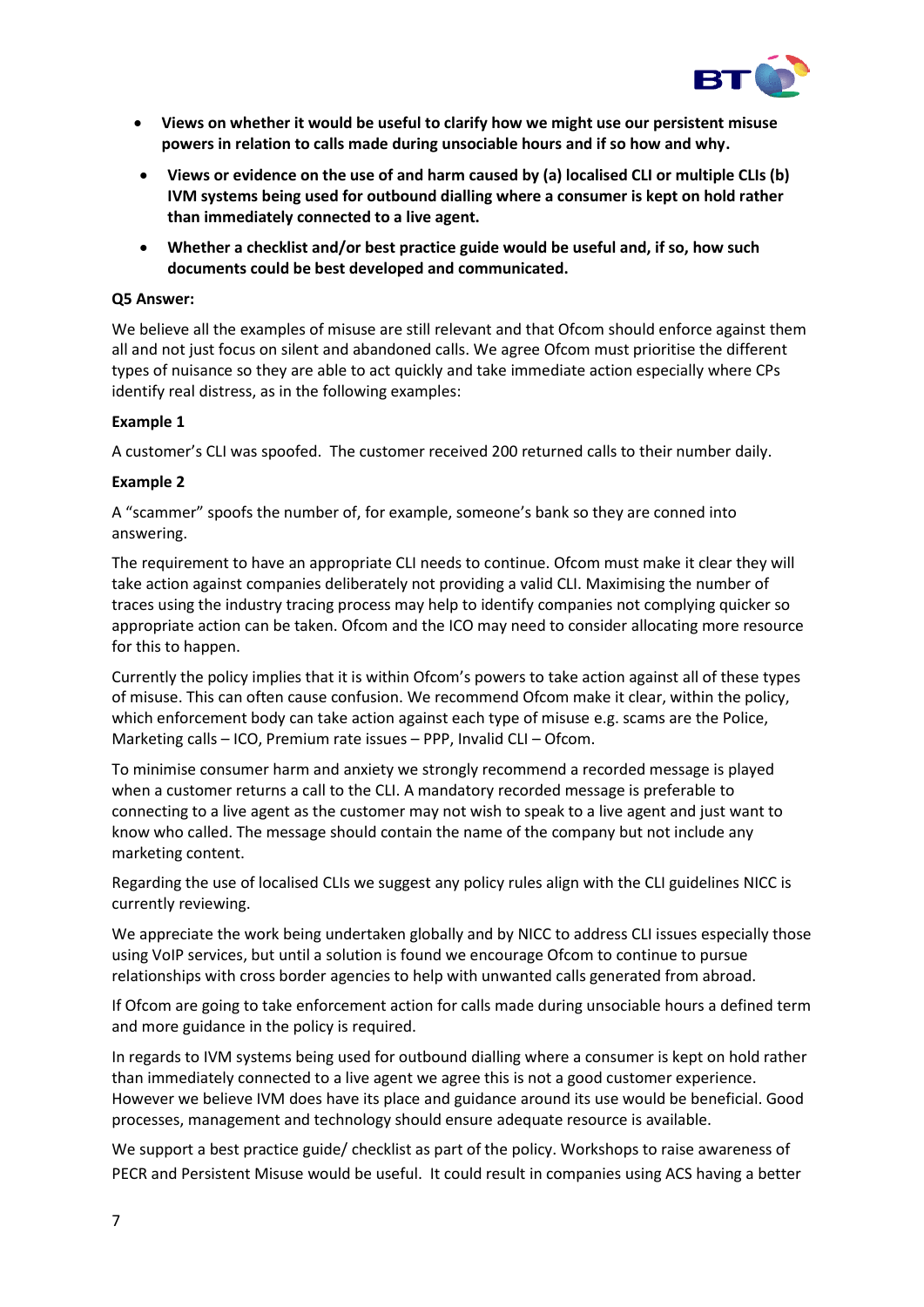

understanding of the policies and how activities can be managed to reduce any unintentional noncompliance.

**Q6: We have not identified any significant changes to this section of the policy, relating to the issuing of notifications, at this stage. However, we welcome views and evidence from stakeholders on any changes they consider may improve the understanding or clarity of this section of the policy.** 

## **Q6 Answer:**

We are aware of the action Ofcom formally takes as it is published on the Ofcom bulletin pages. This is useful as it helps call centres to incorporate any learning into their best practice. It also helps CPs, to know that the work they are doing to either trace a call, raise customer awareness or encourage customers to register their complaint is worthwhile and making a difference.

Ofcom mention that not every case will be dealt with individually due to resource constraints. Therefore we suggest Ofcom should recognise where companies are trying to comply and should they fail on occasion, treat these cases significantly differently to companies who deliberately choose not to comply. Companies trying to comply may need clarification of the rules or advice on what they can do to rectify what they are doing wrong. Leaving resource available in Ofcom to focus on those harder to trace and who are often the companies causing most harm.

We would like Ofcom to recognise that delivering a dropped call message and displaying valid CLI means it is easier for customers to register a complaint to Ofcom. When a company does not deliver a valid CLI or does not leave an appropriate message to say who has called this often deters customers from making a complaint and adds to their frustration and anxiety. Whilst we are all raising consumer awareness to encourage customers to tell us about cases of misuse, predominantly taking action against those companies easier to identify may have the opposite effect and encourage more companies to not to comply.

**Q7: We would welcome information on the current operation of the outbound call centre market, in particular:** 

- **The size of the current outbound calling market e.g. the annual number of calls made as well as the value.**
- **The size of total annual costs in the outbound market (where possible split by operating costs and capital costs (or depreciation)).**
- **The average costs per call/per agent (or per agent hour).**
- **The split of call centre locations (domestic or overseas) that make calls to UK numbers.**

## **Q7 Answer:**

The DMA is probably best placed to provide data on the outbound telemarketing industry.

**Q8: We would welcome any initial views and evidence on the potential costs and benefits of any of the potential changes to the policy. In particular, whether any of the potential changes would:** 

- **require investment in new technology or other capital costs;**
- **have an impact on efficiency and operating costs;**
- **have an impact on call-centre costs or call-centre prices (to their clients);**
- **affect competition in the call-centre market**
- **have a different impact on different types of call centre, and if so, what factors affect the level of impact.**